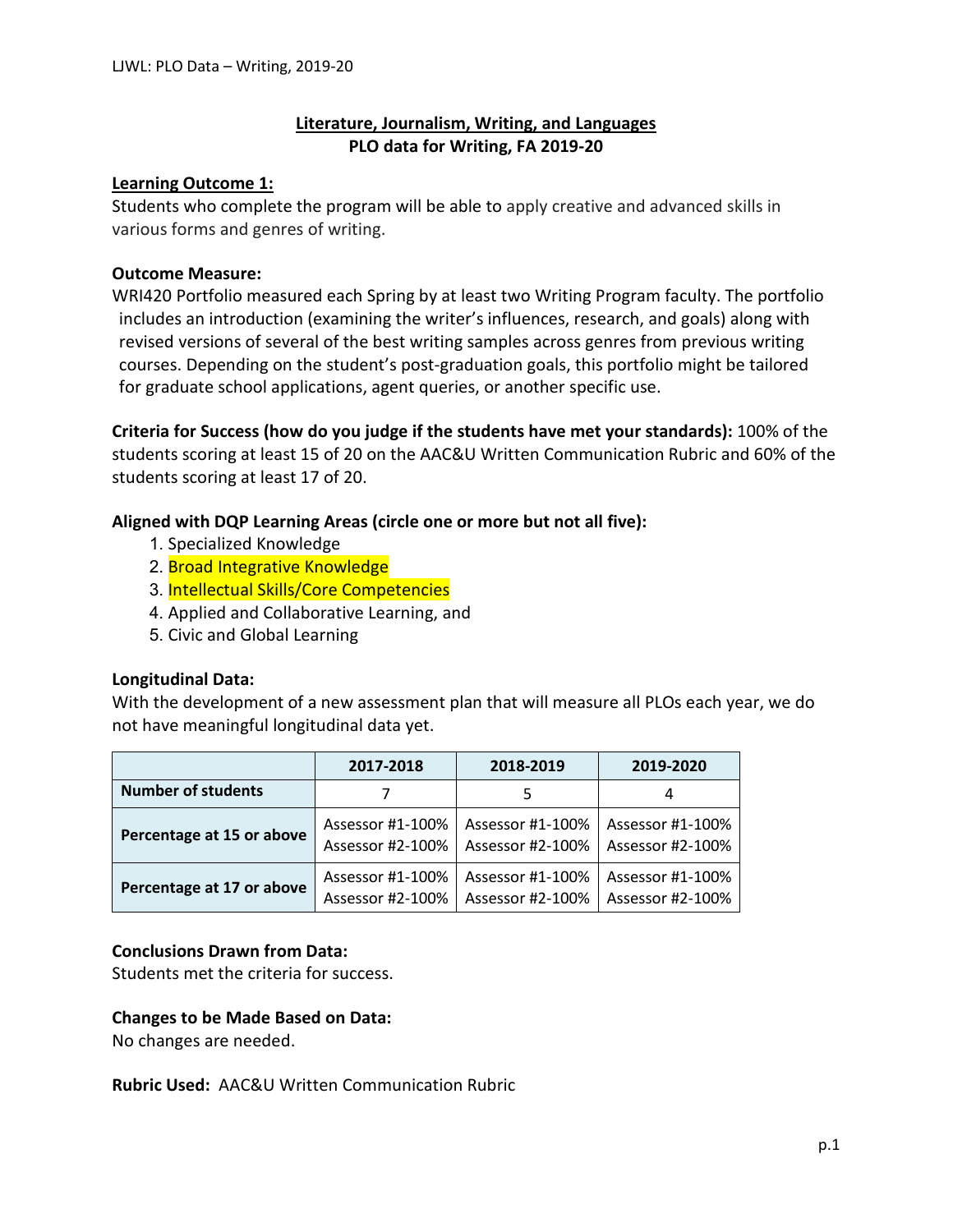# **PLO data for Writing, FA 2019-20**

### **Learning Outcome #2:**

Students who complete the program will be able to demonstrate knowledge of the conventions and terminology of creative writing and advanced writing within literary and non-literary texts.

### **Outcome Measure:**

WRI420 Portfolio measured each Spring by at least two Writing Program faculty. The portfolio includes an introduction (examining the writer's influences, research, and goals) along with revised versions of several of the best writing samples across genres from previous writing courses. Depending on the student's post-graduation goals, this portfolio might be tailored for graduate school applications, agent queries, or another specific use.

**Criteria for Success (how do you judge if the students have met your standards):** 100% of the students scoring at least 15 of 20 on the AAC&U Information Literacy Rubric and 60% of the students scoring at least 17 of 20.

# **Aligned with DQP Learning Areas (circle one or more but not all five):**

- 1. Specialized Knowledge
- 2. Broad Integrative Knowledge
- 3. Intellectual Skills/Core Competencies
- 4. Applied and Collaborative Learning, and
- 5. Civic and Global Learning

### **Longitudinal Data:**

|                           | 2016-17 | 2017-18 | 2018-19                             | 2019-2020        |
|---------------------------|---------|---------|-------------------------------------|------------------|
| <b>Number of students</b> | 5       |         |                                     |                  |
| Percentage at 15 or above | 100%    | N/A     | Assessor #1 100%   Assessor #1 100% |                  |
|                           |         |         | Assessor #2 100%   Assessor #2 100% |                  |
| Percentage at 17 or above | 60%     | N/A     | Assessor #1 100%                    | Assessor #1 100% |
|                           |         |         | Assessor #2 100%   Assessor #2 100% |                  |

### **Conclusions Drawn from Data:**

Students are demonstrating knowledge of the conventions and terminology of creative writing and advanced writing within literary and non-literary texts in the introduction to their capstone portfolio.

# **Changes to be Made Based on Data:**

No changes are needed.

### **Rubric Used**

AAC&U Information Literacy Rubric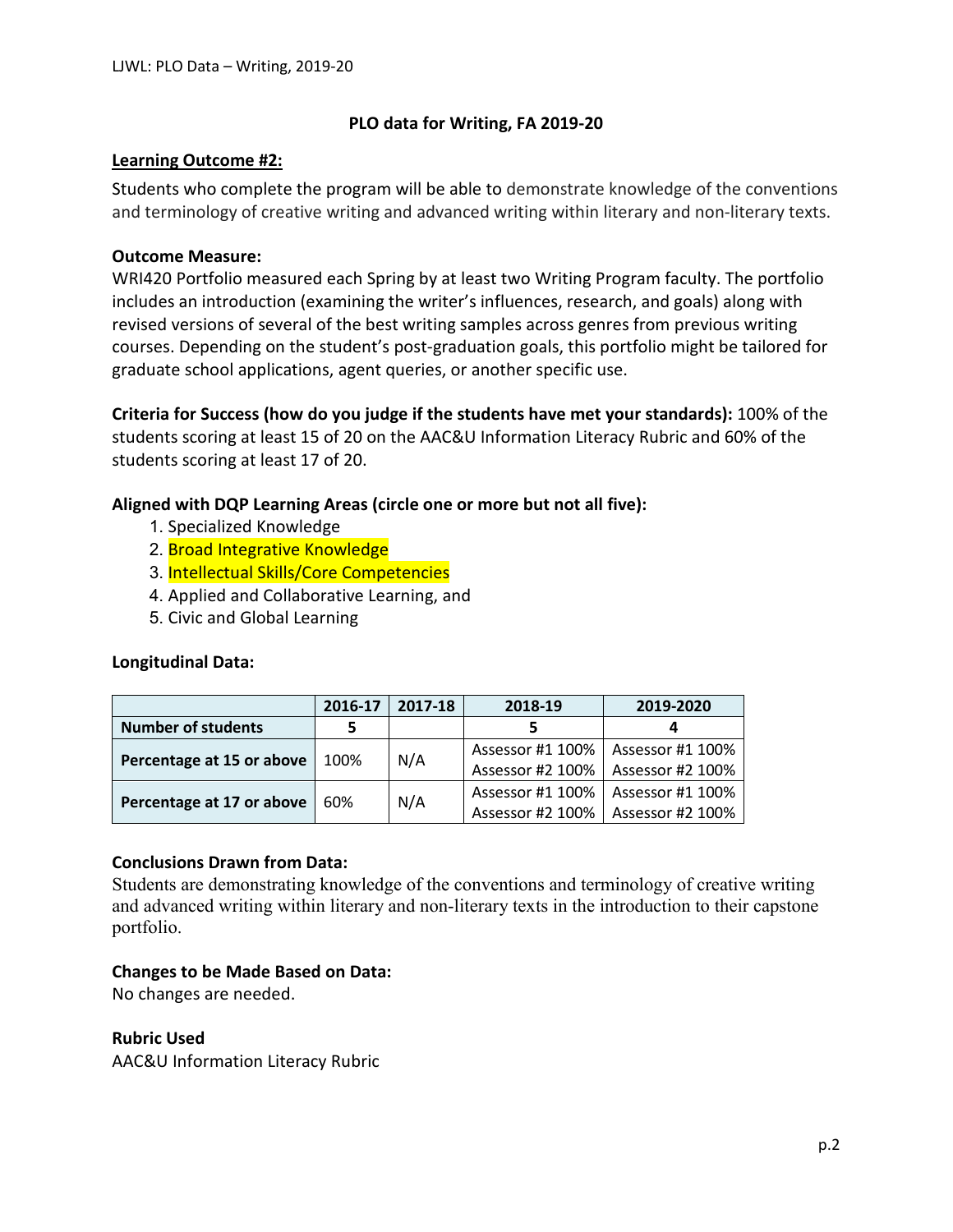# **PLO data for Writing, FA 2019-20**

## **Learning Outcome #3:**

Students will be able to engage in writing and editorial processes in a professional environment.

### **Outcome Measure:**

Internship Supervisor's Report. (See next page.)

## **Criteria for Success (how do you judge if the students have met your standards):**

All students rated at Satisfactory or above by the Internship supervisor.

# **Aligned with DQP Learning Areas (circle one or more but not all five):**

- 1. Specialized Knowledge
- 2. Broad Integrative Knowledge
- 3. Intellectual Skills/Core Competencies
- 4. Applied and Collaborative Learning, and
- 5. Civic and Global Learning

### **Longitudinal Data:**

In 2018, we added a point-based scale to the internship supervisor evaluation so we could gather numerical data for this PLO to match the other program outcomes. Two graduating students in 2018-2019 completed their internships before this scale was added.

|                           | 2018-19    | 2019-2020  |
|---------------------------|------------|------------|
|                           | 3 Students | 3 Students |
| <b>Number of students</b> |            |            |
| Percentage at 15 or above | 100%       | 100%       |
| Percentage at 17 or above | 100%       | 100%       |

# **Conclusions Drawn from Data:**

The evidence suggests that the PLO was met.

# **Changes to be Made Based on Data:**

No changes needed.

**Rubric Used**

No formal rubric is used.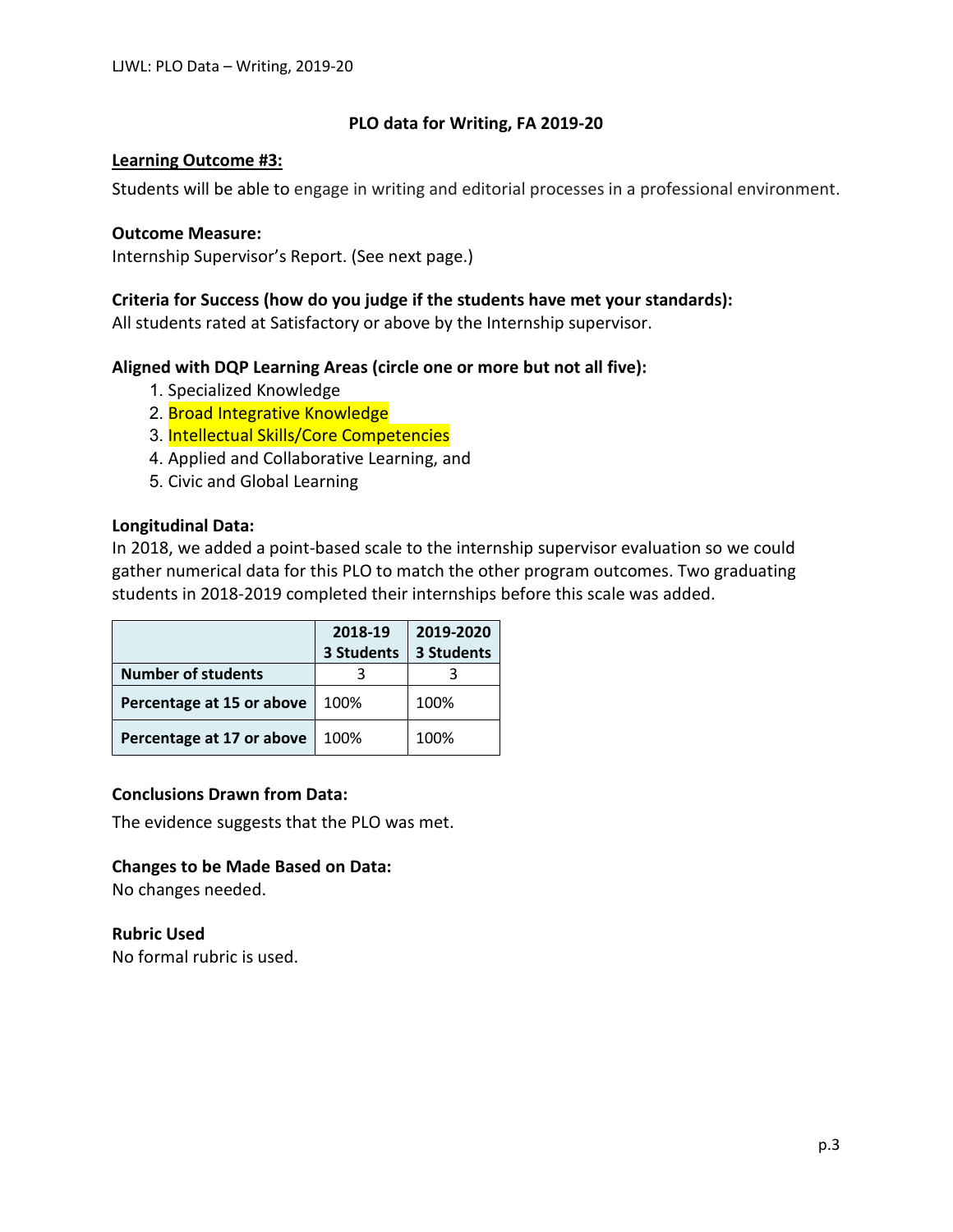# **Internship Supervisor's Report**

I. PERFORMANCE EVALUATION

List tasks performed by intern, and evaluate appropriately:

- 5 = Far exceeded expectations 2 = Almost met expectations
- 4 = Exceeded expectations 1 = Failed to meet expectations
- 3 = Met expectations

| $  1.$ Task: | Score: |
|--------------|--------|
| 2. Task:     | Score: |
| 3. Task:     | Score: |
| 4. Task:     | Score: |
| OVERALL:     |        |

# II. WORKER'S TRAITS

| Professionalism:                  |
|-----------------------------------|
| <b>Communication Skills:</b>      |
| Initiative and Resourcefulness:   |
| Maturity, Poise, Self-Confidence: |
| <b>Writing Ability:</b>           |
| Dependability:                    |
| Teamwork:                         |
| Recommended Grade:                |

# ADDITIONAL COMMENTS (Strengths, weaknesses, additional suggestions)